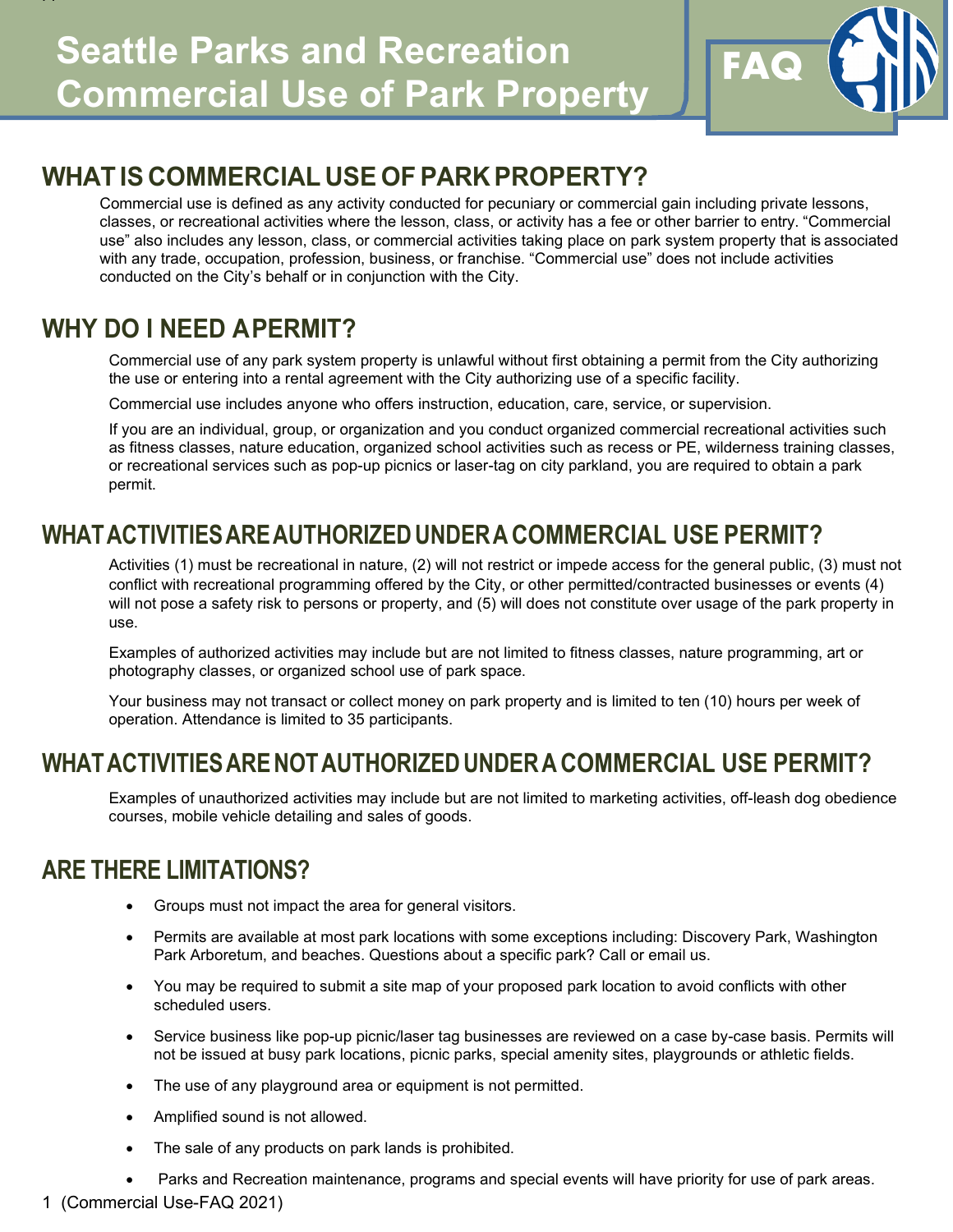# **Seattle Parks and Recreation | FAQ Commercial Use of Park Property**



- Gathering or collecting natural products of a renewable nature including but not limited to fruits, berries, mushrooms, driftwood, wood, is not authorized.
- The destroying, digging, cutting, removing or possession of any tree, shrub, or other plant is prohibited without a permit granted by the Superintendent of Parks and Recreation.
- Marketing and promotional events are not permitted.

#### **WHAT IF I WANT TO OPERATE MORE THAN 10 HOURS PER WEEK OR MY BUSINESS DOESN'T SEEM TO FIT?**

A commercial use permit is limited in duration/attendees to allow for small business use within certain parameters that does not impact the enjoyment of the park for others. If your business needs exceed 10 hours per weeks of use or greater than 35 participants, you need to find an alternative location for your business.

#### **DOES MY PERMIT GIVE ME EXCLUSIVE USE OF THE PARK PROPERTY?**

No, it does not. A commercial use permit does not grant exclusive use of space. A permit provides the permit holder a license for the activity in the designated areas and is revocable at will. The permit holder and participants must share the designated areas with other users and cannot block public access. The permit holder may need to move or share space.

#### **WHAT IS THE PERMIT COST AND HOW LONG IS IT VALID?**

There is a \$75.00 permit fee/per park in addition to a monthly use fee of \$75 per month per park. This permit fee is due at the time of permit issuance.

- After you submit your application and it is approved, you will receive an invoice for payment.
- The monthly use fee is based on the calendar month and may not be prorated.
- You can request a permit for up to one year

#### **WHAT INFORMATION MUST I PROVIDE TO APPLY?**

Permit applicants must submit:

FF

- completed application
- copy of a City of Seattle business license
- certificate of insurance (COI) with additional endorsement page CG 20 26 listing the City of Seattle as additional ensured.

#### **WHAT IS A CERTIFICATE OF INSURANCE (COI) AND ENDORSEMENT PAGE?**

A Certificate of Insurance is a document that proves that the applicant has Comprehensive General Liability insurance to cover any liability claims, whether personal or damage, which may occur during use of the park property. The City of Seattle must be named on the additional insured on the policy.

#### **BASIC PERMIT REQUIREMENTS:**

- CGL LIMITS \$1,000,000 CSL PER OCCURRENCE, \$2,000,000 AGGREGATE.
- 30 DAY PRIOR WRITTEN NOTICE OF CANCELLATION EXCEPT 10 DAYS FOR NON-PAYMENT OF PREMIUM.
- "CITY OF SEATTLE" NAMED AS AN "ADDITIONAL INSURED" UNDER A FORM # CG 20 26, FOR PRIMARY AND NON-CONTRIBUTORY LIMITS.
- INCLUDE A COPY OF THE ACTUAL "ADDITIONAL INSURED" POLICY ENDORSEMENT THAT MEETS THE ABOVE REQUIREMENTS. MUST INCLUDE POLICY NUMBER AND "CITY OF SEATTLE" UNDER SCHEDULE.